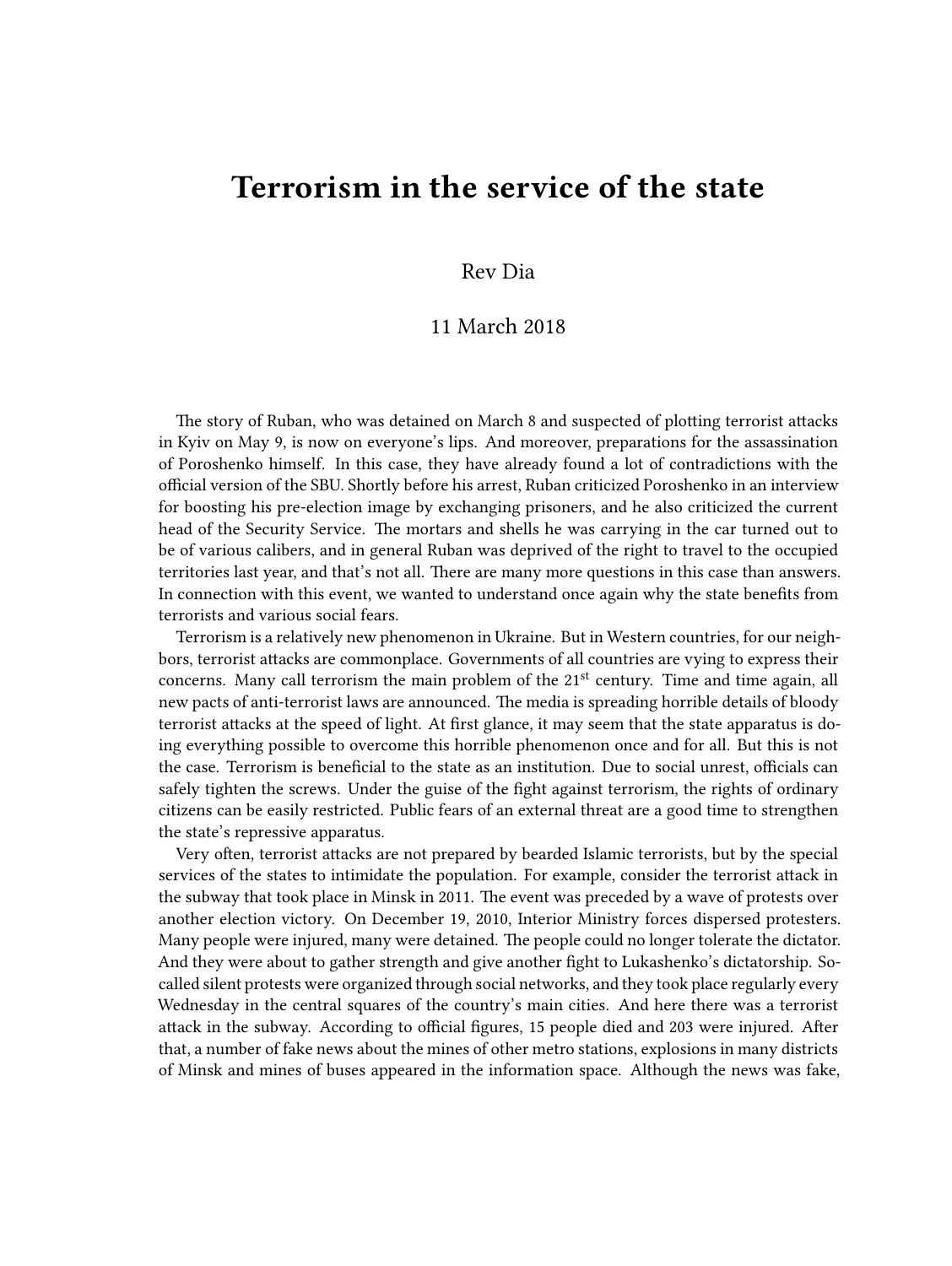they did their job — the population was intimidated. The "terrorists" were quickly found, the "criminals" were two young men, Dmitry Konovalov and Vladislav Kovalev, after their detention, they were very quickly sentenced to death. Their motives remained a mystery. But all evidence of their involvement in the attack did not stand up to criticism. There is a lot of material on the Internet with a full critical analysis of the evidence in the case. The falsification was obvious, and evidence of KGB involvement in the attack began to emerge. But the bloody victim of the dictatorial regime did its job. Lukashenko quickly passed a series of laws that tightened control over the population. And the very mood of protest in society quickly changed to fear of a new unknown threat.

And such examples are not uncommon in world practice, when special services organized terrorist attacks to promote a candidate, to carry out "anti-terrorist laws" or to suppress protests. Activists who actively opposed the regime are often considered terrorists. In Ukraine, too, after the start of the war in Donbass, many populist political parties, including the far right, demanded martial law in the country. Martial law, we recall, gives enormous powers into the hands of officials, leads a curfew and temporarily restricts the rights and freedoms of the people. Then, despite all the efforts of various politicians and the far right, martial law was avoided. But talks about its relevance are still ongoing. It is only necessary to remember what events preceded Ruban's detention and everything will fall into place at once. More recently, the authorities brutally dispersed peaceful protesters outside the Verkhovna Rada. In our opinion, it is obvious that the case with Ruban was initiated deliberately to distract the public.

Terrorism and other external threats have always been a good tool in the service of the state. Politicians themselves intimidate the population to strengthen their position. Therefore, we once again remind you that the main terrorist is the state!